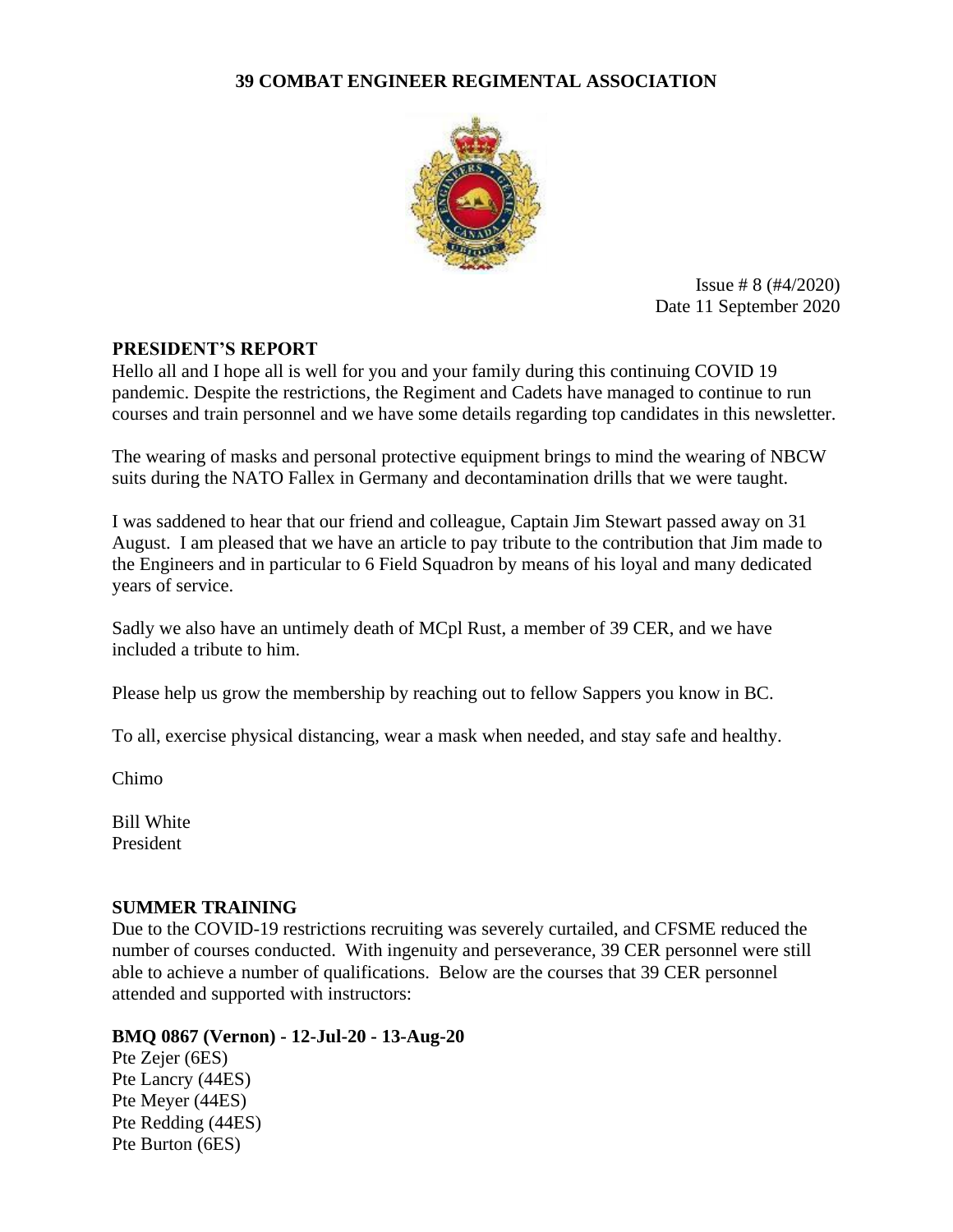Pte Krafczyk (6ES) Pte Dias (54ES)

#### **BMOQ Part 2 (Vernon) - 19-Aug-20 - 29-Aug-20**

2Lt Lancry

#### **BMQ-L 0348 (Chilliwack) - 05-Jul-20 - 20-Jul-20**

Pte Corlies (6ES) Pte Hudec (6ES) Pte Hutton (6ES) Pte Janssen (54ES) Pte Laing (44ES) Pte Turcotte (44ES)

#### **BMQ-L 0356 (Chilliwack) - 14-Aug-20 - 29-Aug-20**

Pte Spyker (54ES) Pte Robinson (6ES) Pte Dias (54ES) Pte Burton (6ES) Pte Zejer (6ES) Pte Krafczyk (6ES)

#### **DP1 BMOQ-A (ICFSME) - 02-Jul-20 - 04-Sep-20**

2Lt Sidhu (6ES) 2Lt Turcios (6ES)

#### **PLQ MOD 2, 3, AJLC (Wainwright) - 21-Jun-20 - 27-Jun-20**

MCpl Carney (54ES) Cpl Kenacan (6ES)

#### **DP1 MOD's 1, 4, 5 (CFSME) - 19-Jul-2020 - 31-Aug-2020**

Pte Dorner (44ES) Pte Hockridge (54ES) Pte Jones (54ES) Pte Mark (44ES)

#### **DP1 MOD's 2, 3 (CFSME) - 13-Oct-20 - 26-Nov-2020**

Pte Hockridge (54ES) Pte Jones (54ES)

#### **DWC / MILCOT Silverado / 39 CER Lead course - 17-Aug-20 - 27-Aug-20**

Cpl Janssen (54ES) Cpl Hyra-Woodman (6ES) Spr Sturm (54ES) Cpl Brent (54ES) Pte Chamberlin (6ES) Pte Giesbrecht (6ES) Cpl Lane (54ES) Cpl Mah (6ES) Cpl Kalongo (54ES)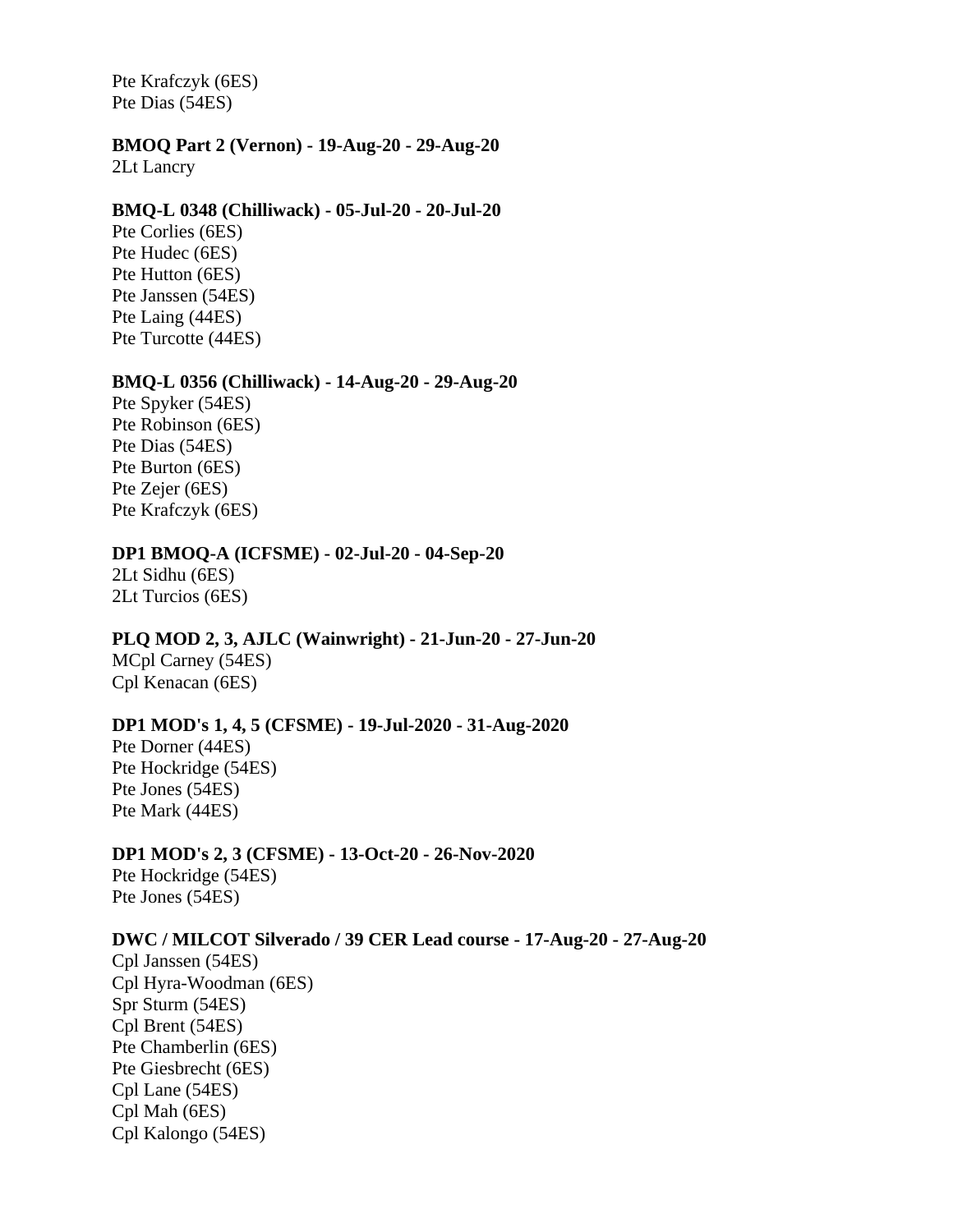# **MSVS Operator / CFB Edmonton - 17-Aug-20 - 27-Aug-20**

Pte Hudec (6ES) Cpl O'Sulivan (6ES) Cpl Au (6ES)

### **PLQ/AJLC During COVID-19**

MCpl Steven Carney, 54 ES Chilliwack

In the CAF the Army Leadership courses are a daunting and overwhelming idea. At least that is how I felt about them. I have been in leadership roles over the past few years within 54 ES, and the time had come to take the next step towards becoming a leader. I got on the bus to head to Wainwright, because due to COVID-19 flying was quite restricted, and with multiple floods and road closures we arrived 38 hours later. Within 6 hours of being there we were already in full course mode, being inspected and realizing all the rumours of PLQ/AJLC may be true. Once getting acclimated to our new environment, including sanitizing everything we touched, wearing masks everywhere we went, being confined to base, and adding the COVID measures into the daily military routine, we got stuck into the course. It did not take long to realize that this was not going to be an easy experience. The standards that we were held to, and in turn held each other to became increasingly higher and higher throughout.

The impressive work load seemed like an impossible task at first, but as a team we began to figure our way around this information overload. The tests came at a furious pace, but we were there to meet the challenge each time. The thing you realize quickly on PLQ/AJLC is that to succeed you must work as a team. Once we got into the field for Stability Operations I began to find my feet. It was in the struggles of living in the field, leading missions, receiving orders, formulating plans, giving those orders to your sections, and completing the missions that it all started to click.

Onto AJLC we went. The first week of AJLC is mostly classroom, and learning to call in Fire Missions (which is a lot of fun). Then we went into the field. That is where you really realize how far you can push yourself, and how much you must rely on each other to keep going. When you are on Recce number five (30 hours of missions) and you are trying to figure out if you are awake or asleep, that is when you find your resolve for being there. It is a funny thing pushing your body and mind to limits most people never consider, and to see that you are still able to not only function but succeed at completing tasks only weeks before you thought you could not do on your best day. This field exercise was one of the toughest and most rewarding challenges of my life. Especially when I was put into the Platoon Commander position half way through, and led Platoon Level tactics, and took part in the final recce and platoon attack to close out the Ex.

I am certain that not all PLQ/AJLCs are run the exact same, nor are the challenges perfectly aligned, but I am certain that anyone who endeavors to take this course will be challenged in many more ways than one. There is no exact science to completing the course, or even to be considered the Top Candidate, but understanding the reason that you want to be there is a good start. For me, my goal was always to make it to a position in the military where I would be able to train our future soldiers, and that still remains a big goal for me. I love challenges, and I found many on this course. Being under a COVID environment for the whole course amplified those challenges, but at the same time exemplified what it means to "Adapt and Overcome".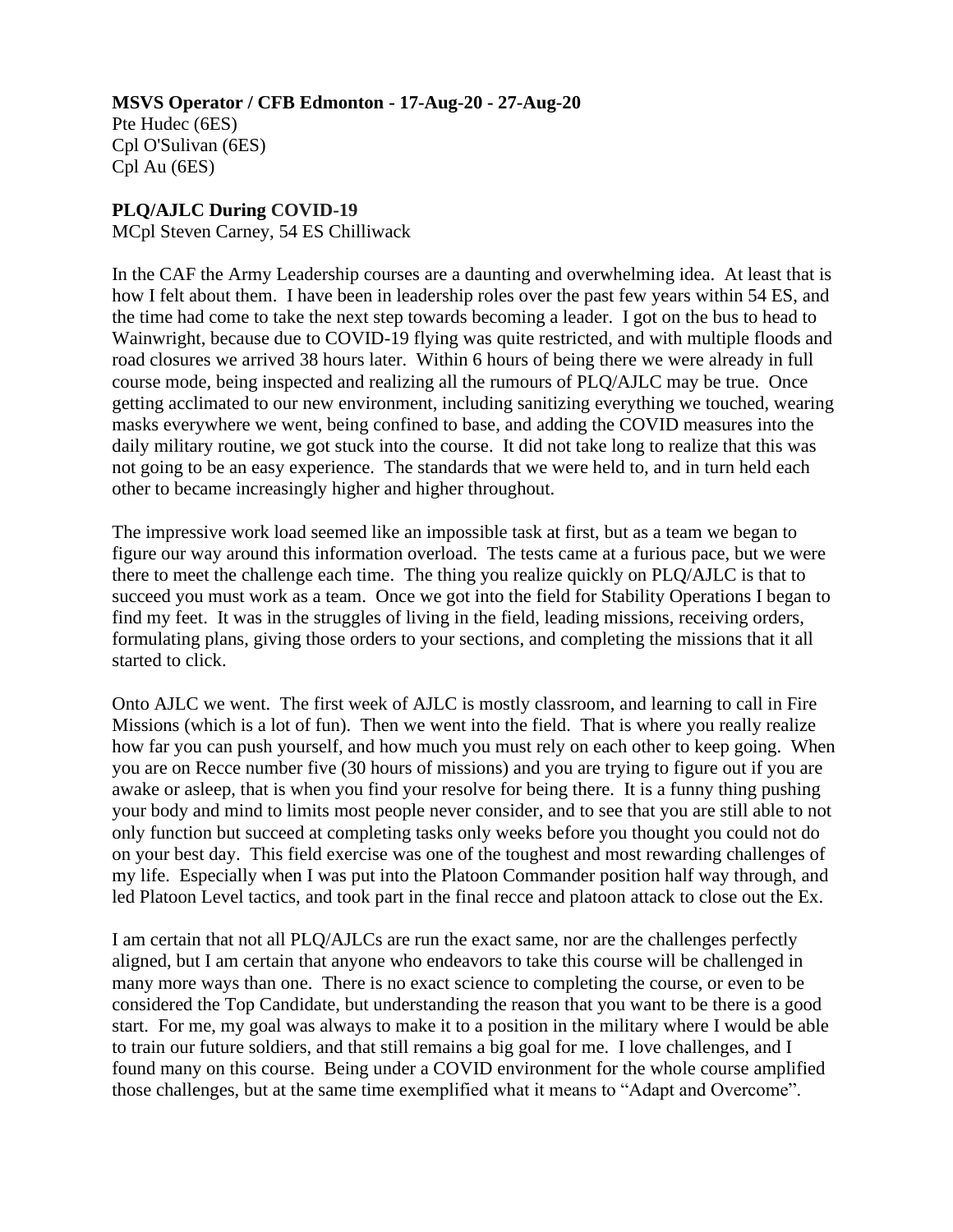While I am proud and honoured to be considered the Top Candidate, I am even more proud of everyone on my course for pushing through these strange times and completing the course. Especially my section, 1 Section, who had the top three candidates in it (All Combat Engineers), one of which was awarded with the Corey Graham award. Always aim to be the one that those who may be struggling are able to turn to for help, not the one who is so far in front that no one can reach them.



MCpl Steven Carney, 54 ES Chilliwack was the Top Candidate of his course. Well Done!!

# **Cpl Kenecan**

by Sgt Michael Scoretz

While serving full time with Op LASER Cpl Michael Kenacan of 6 ES was able to attend the PPCLI Battle School at CFB Wainwright where he completed his junior leadership training which will qualify him for a promotion to the appointment of Master Corporal. Cpl Kenecan is well known to the soldiers of the Regiment as he joined the Canadian Forces with 6 Field Squadron in 2003. Cpl Kenecan has served in the Field Troop, in the SQMS, and in the Training Troop. He is one of the more senior Corporals in the Regiment and is relied on for his sense of humour, calm demeanour, and his regular attendance on parade and in the field. Cpl Kenecan is happily married and works in the security field as his civilian employment. It is to be hoped that Cpl Kenecan is promoted quickly so that he no longer has the opportunity to back vehicles again, this being his only and a notorious unsolved issue in his service. Beep Beep! Congratulations to Mike Kenacan on his recent completion of PLQ/AJLC.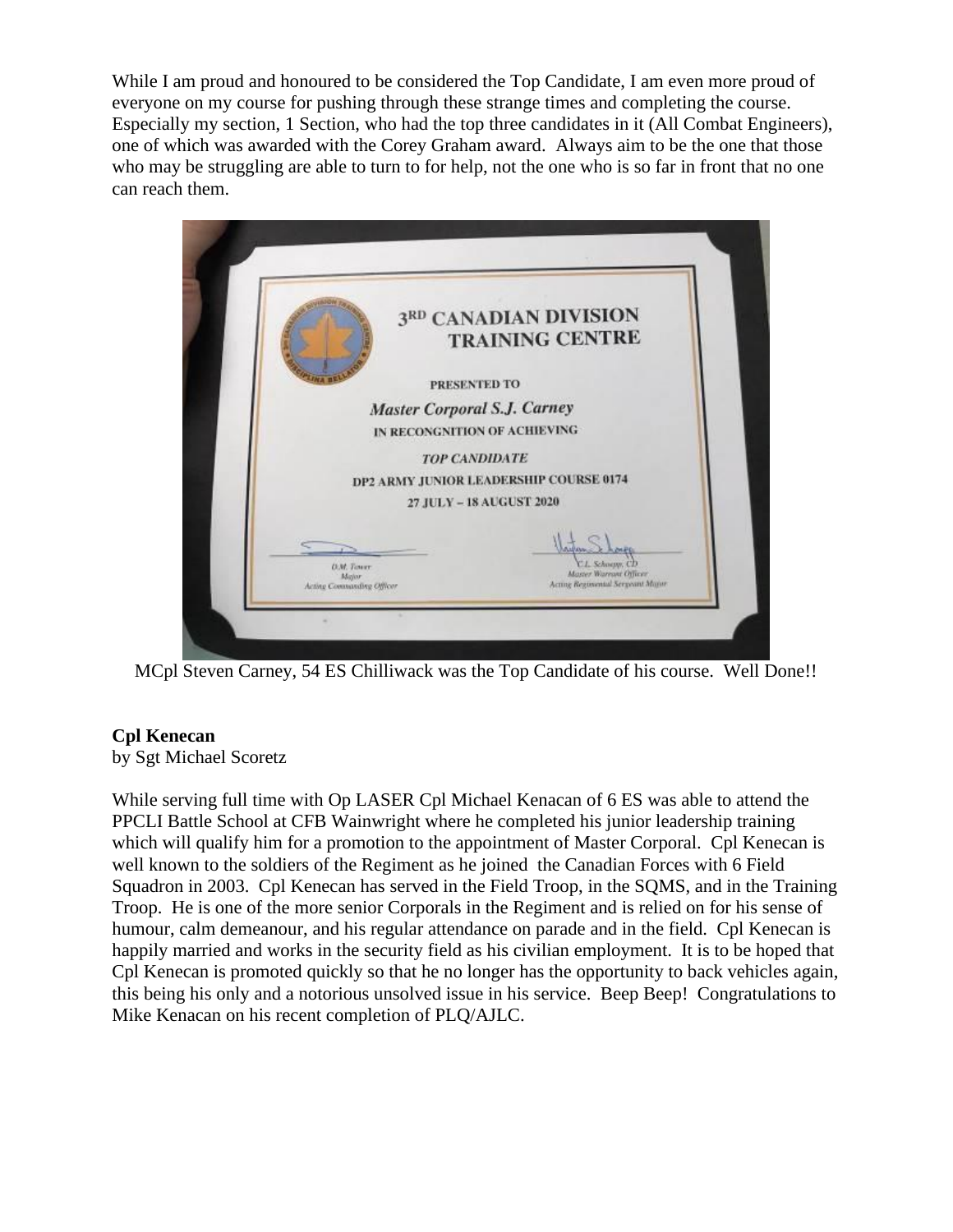# **1725 ROYAL CANADIAN ARMY CADETS**

### **LGen Quinn Music Awards**

Lieutenant-General J. W. Quinn, CD, Colonel Commandant Royal Canadian Army Cadets from 1979 to 1989, as a legacy to his desire to promote music in the Army Cadet movement has established annual awards for outstanding Army Cadet Musicians, known as "The Lieutenant-General J.W. Quinn Annual Music Awards for Excellence".

The Army Cadet League of Canada is proud to announce the runner up winner of the Army Cadet Pipe Band Musician is CWO Andrew Lee from the 1725 RCACC in Chilliwack

The CO of 1725 RCE Cadet Corps, Robert Schell, also said that the newly minted OCdt Lee was recently sworn in to the CF and will be attending CMR St Jean this fall.

Within minutes of the award announcement congratulatory messages were sent by the Honourary Colonel; the Association President, the RSM and the CO who wrote to the CO of the Cadet Corp:

That is fantastic news. The congrats you pass can be from the entire Regiment. The recognition on the music front is one thing but it is also no small feat to be accepted to military college. OCdt Lee should be proud of himself.

Well done.

JP (Jim) Julien LCol CO 39 CER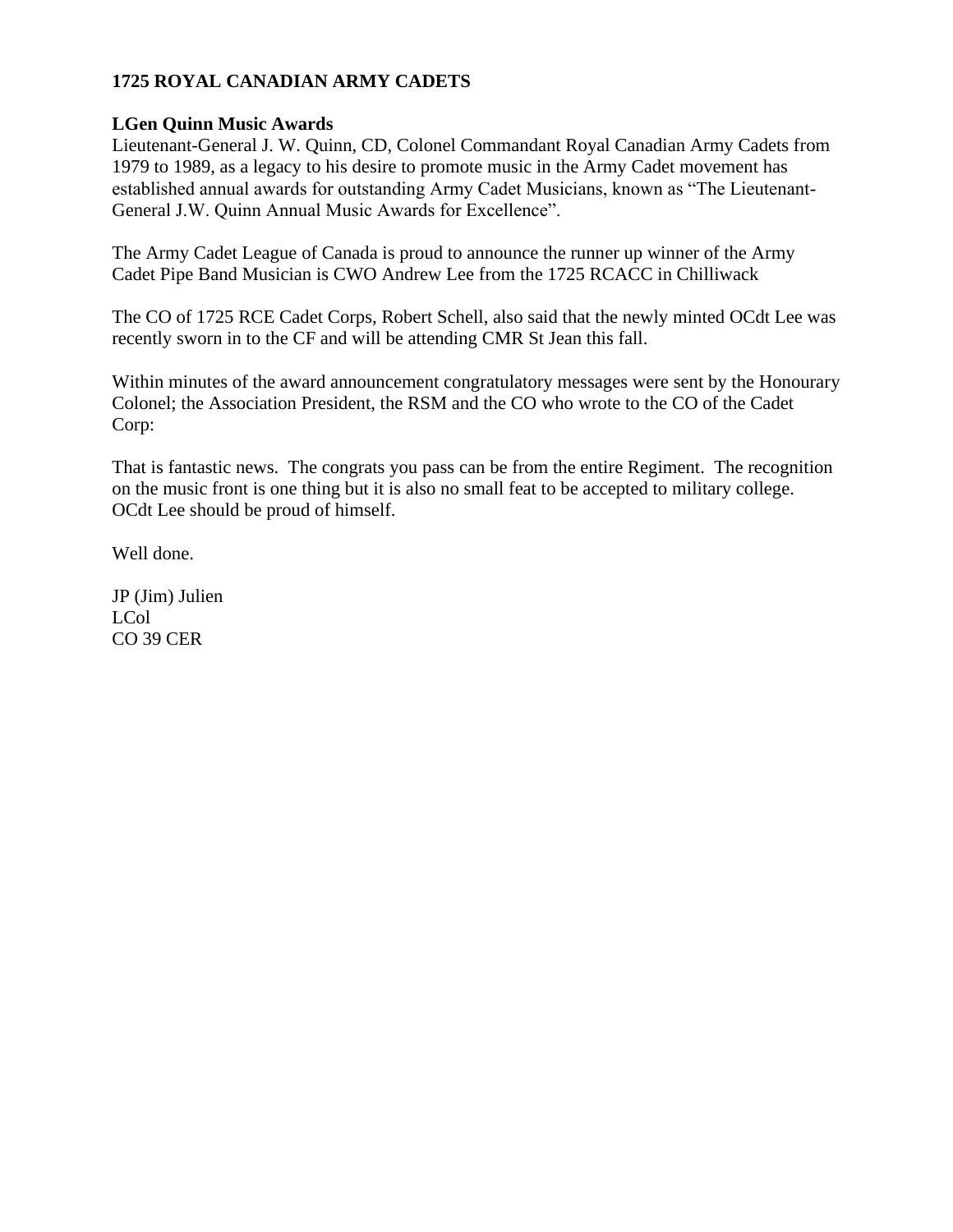

Cadet Chief Warrant Officer Lee holding a plaque for when the cadet Regimental Sergeant-Major ages out at 19

# **Chilliwack Army Cadet Accepted Into Royal Military College**

By Cadet Sergeant Stanley Fu

Cadet Chief Warrant Officer (CWO) Andrew Lee, from 1725 Royal Canadian Army Cadets (located in Chilliwack BC) was accepted into The Royal Military College (RMC) earlier this year. He knew what he wanted to do at a young age. CWO Lee saw his first armoured vehicle at the age of six, instantly, he understood that that is what he wanted: to join the Army.

CWO Lee reached the age of 12 and joined the Cadet Program and stayed in the program for 6 years. CWO Lee said: "Cadets helped me get accepted into RMC and camp gets you used to standards." So unlike the other students at the college, CWO Lee was easily adjusted to the army training lifestyle and he devoted himself to helping others adjust to military life.

In his cadet career, CWO Lee participated in marksmanship, pipe band (snare drum), and flag party. Notably, he was a talented musician who competed in the Nova Scotia Tattoo and won runner up for the National Army Cadet Pipe Band Musician Award in 2020. Lee was a model cadet and leader. As a senior cadet, he always tried to lead by example and established inspirational connections with younger cadets.

For all the cadets who are thinking about joining the military CWO Lee has some tips:

- Be a good follower and work together as a team with others, understanding how to be a good follower will turn you into a good leader.

- Keep grades up, train hard, work out, maintain fitness, and most importantly develop healthy habits as the military will force you into healthy habits.

- Be mature and professional and apply early.

All these tips from CWO Lee will help a lot going into RMC.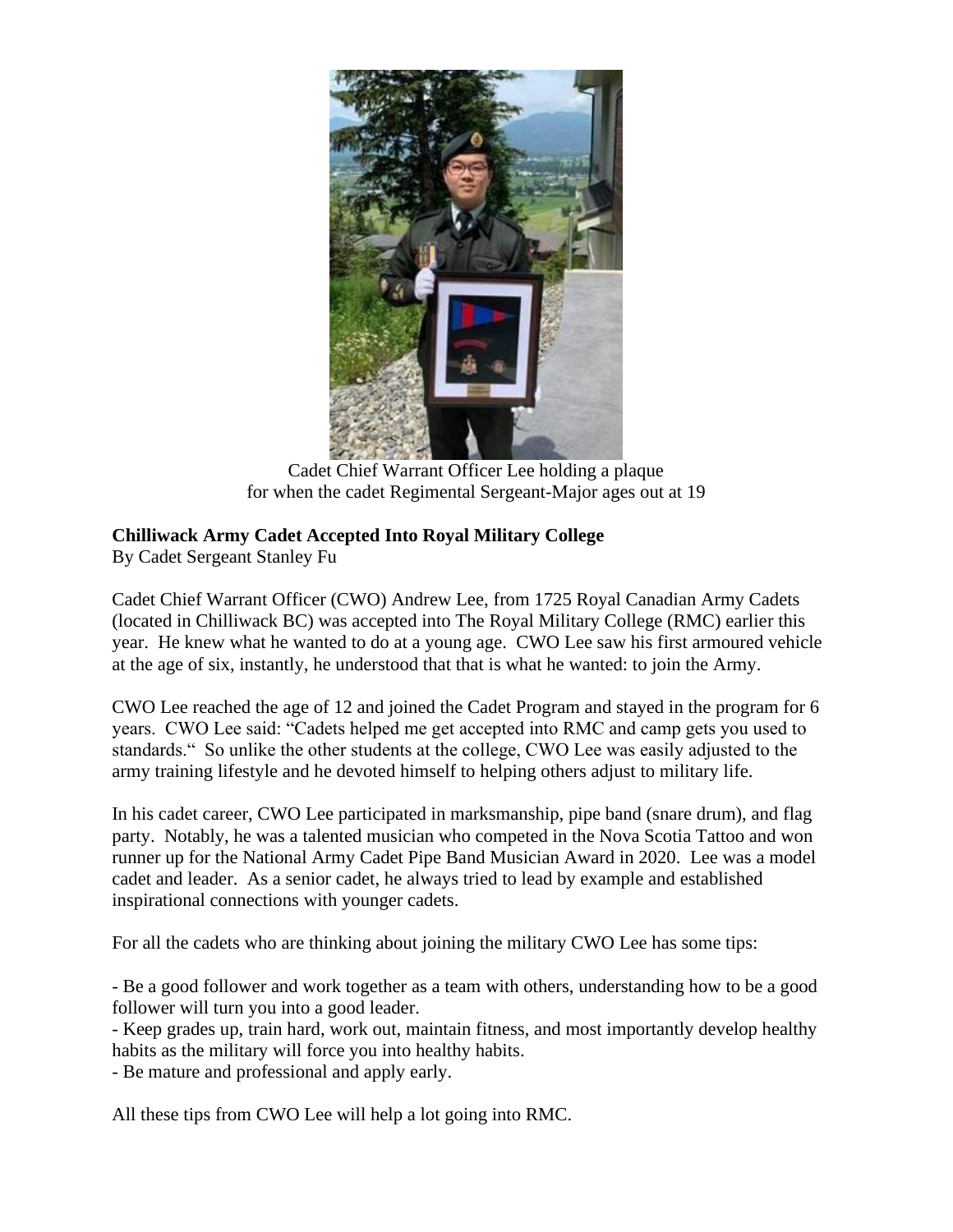The following article has been included with the kind permission of The Rush newspaper.

### **Hiker Recalls Ordeal North of Dawson**

By Tim Kucharuk @TimKucharuk - 96.1 The Rush Tuesday, September 1st, 2020 11:23am



Cook at the Ogilvie River Bridge with Sapper Hill in the background. Photo:Laura Cook/Instagram.

Laura Cook is expressing her thanks to rescue personnel after she injured her ankle on the Sapper Hill Trail on August 22nd. A woman from Vancouver who had to be rescued from a trail north of Dawson City is recovering from an ankle injury. Laura Cook tells the RUSH she was an hour into a day hike on the Sapper Hill Trail when her foot hit a rock she thought was embedded. Instead, it took her for a tumble leaving her unable to walk.

Thankfully, the dual Canadian/Australian citizen had both a satellite phone and inReach tracking device on her. After trying to tough it out, she had to call for help. "At the point where after about an hour of scrambling, I had not gotten very far," Cook said. "I thought it probably time to call in some assistance given how remote I was I knew it would probably take quite a bit of time for someone to get to me, so it was probably time to make the call."

Four rescuers arrived at the trailhead about 9 p.m. via helicopter and hiked an hour in to reach her. Cook says it took over two hours for rescuers to help her down the steep and narrow trail, as she used human crunches or scooted down on her hands and knees.

The rescuers included two RCMP officers, a physician, and a member of Dawson Search and Rescue. After a three-hour drive, Cook was treated for a sprained ankle at the hospital in Dawson at 4:30 a.m. She says further x-rays are needed to determine if there's a break.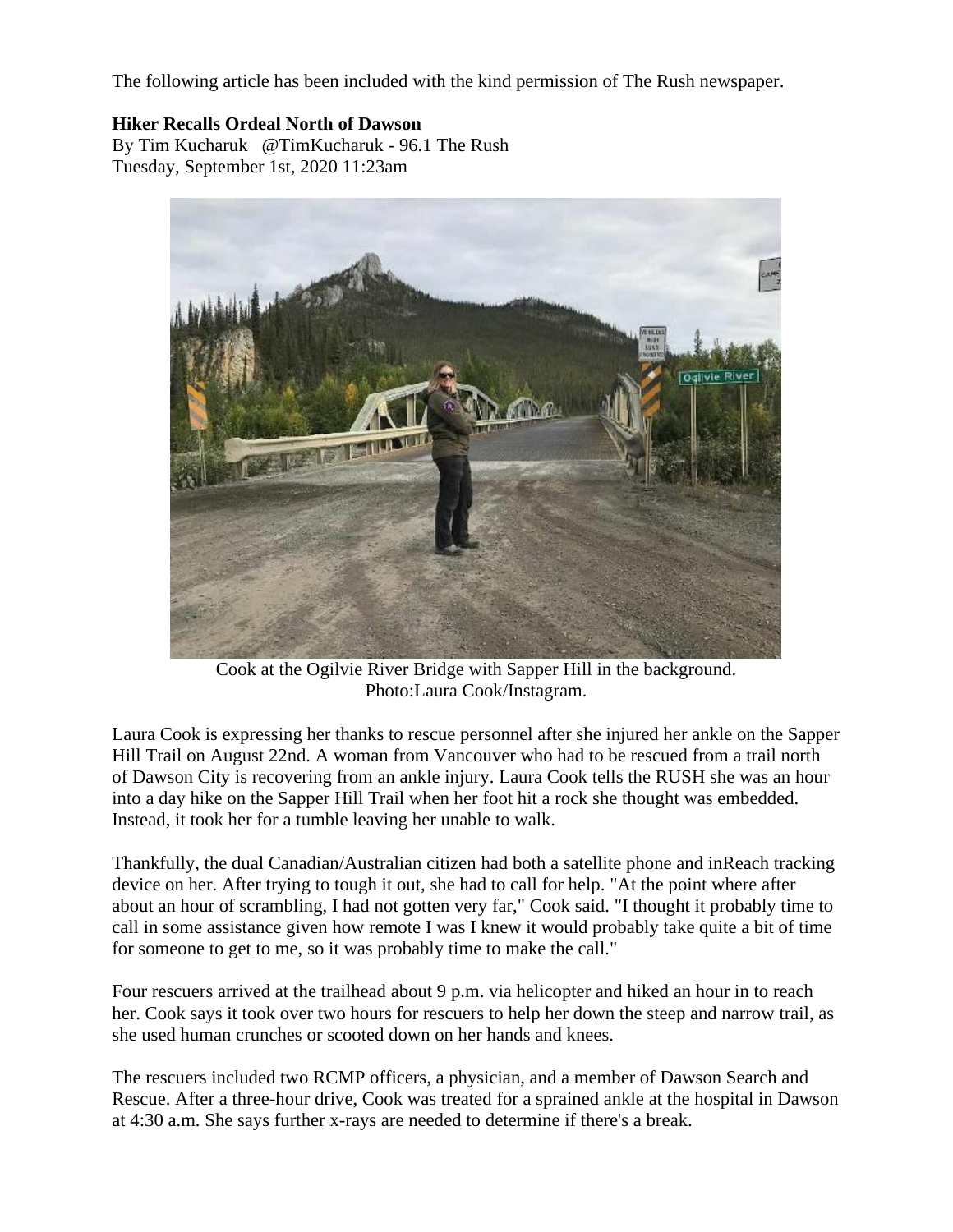Cook said she's grateful to the people who helped her down the trail, and to staff at the Dawson Hospital. She says people should not be afraid to hike trails in the north, but cautions you should be prepared.

### **Hike With A Purpose**



(The view from the top. Photo: Laura Cook/Instagram.)

The Sapper Hill Trail has some special meaning for Cook. She says before coming to Canada, she had served with Australia's Army Reserve. Under an agreement between the two countries, she was able to continue her training in Canada from 2014 to 2018.

That training included time with the Royal Canadian Engineers for whom the Sapper Hill Trail and nearby Engineer Creek Campground are named for. She learned the corps built a bridge crossing the Ogilvie River on the Dempster Highway in 1971, and she wanted to get a photo of the bridge.

"That's certainly the reason I was up there doing it to take a few photos and send to the units back home (to) show them what the engineers had done a few decades ago up in the north."

The Immunologist has now returned to Vancouver where she is doing post-doctoral research at UBC. She says this was her fourth trip to the Yukon and it will not be her last as the territory is an amazing place with lots to explore.

[http://www.ckrw.com/news/local-news/hiker-recalls-ordeal-north-of](http://www.ckrw.com/news/local-news/hiker-recalls-ordeal-north-of-dawson/?MvBriefArticleId=45232)[dawson/?MvBriefArticleId=45232](http://www.ckrw.com/news/local-news/hiker-recalls-ordeal-north-of-dawson/?MvBriefArticleId=45232)

(Audio: Senior Reporter Tim Kucharuk in conversation with Laura Cook.)

Capt Laura Cook was the Sqn 2IC for 6ES and was lead planner for EX PALADIN RESPONSE 2018.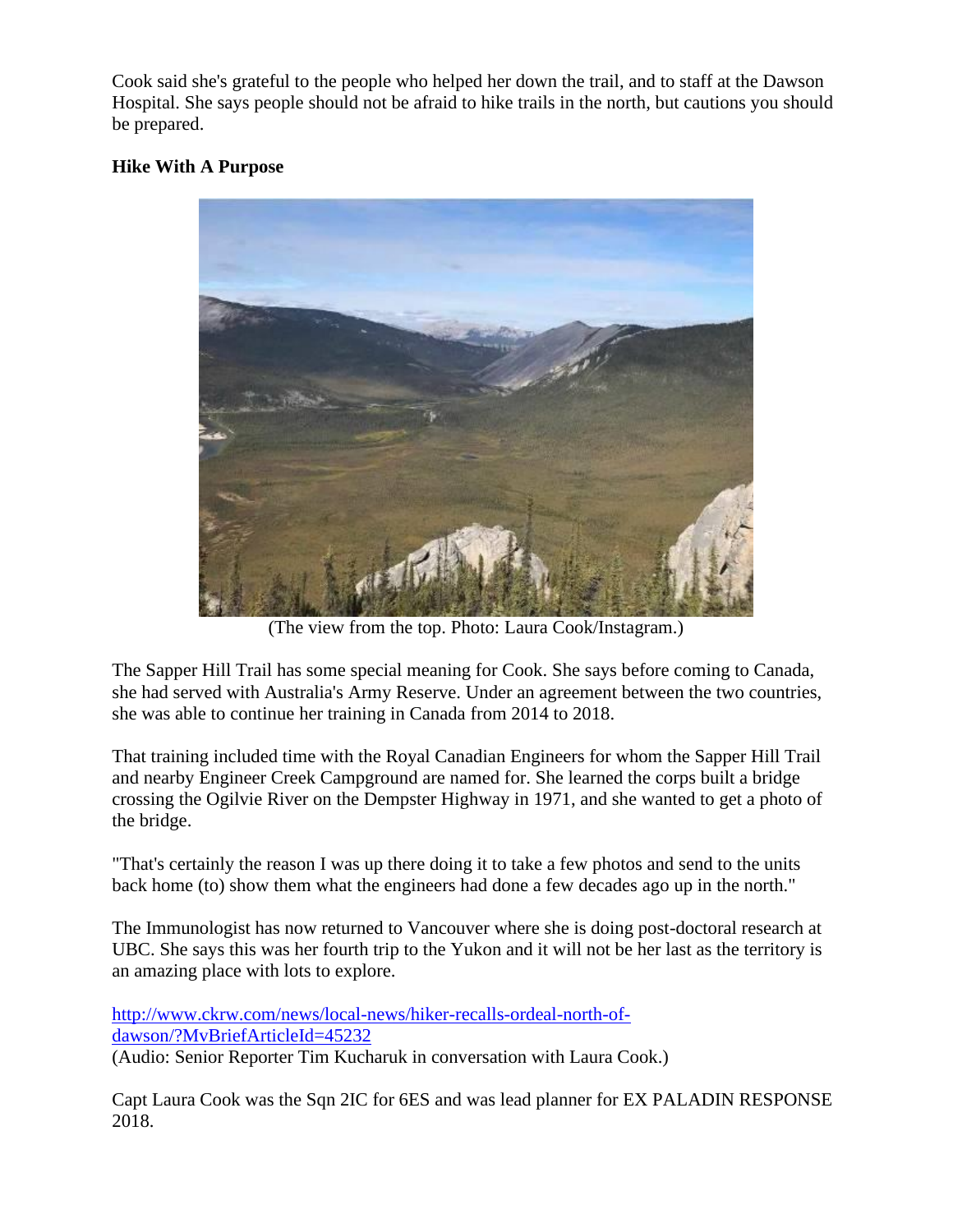### **DEATHS**

It is with regret and sadness that we announce the passing of two fellow sappers.



#### **Captain James (Jim) Frederick Stewart (1945-2020)**

James Frederick Stewart, who was always known as Jim, was born on the 23rd of October, 1945 in Winnipeg, Manitoba, the eldest of three siblings. He came from a military family – his grandfather Sgt James Linden Stewart served in REME and his father, Capt James Warren Stewart served in the Royal Winnipeg Rifles. Known as Jim he would go on to be the longest serving unit member in its history.

After his birth his family moved to Saskatoon, then to Toronto and then to Edmonton where he enrolled in the Loyal Edmonton Regiment in January of 1962. His family next moved to North Vancouver where Jim enrolled in 6th Field Engineer Squadron on the 22nd of September 1962. He was promoted to Corporal in October of 1963 and in 1965 he graduated from Delbrook Senior Secondary School.

Jim rose rapidly through the ranks. He was promoted to Sgt in 1971 and WO in 1972. On his appointment to Squadron Sergeant Major in 1975 he was promoted to MWO. Then after serving just over a year as SSM he was commissioned in the rank of Lieutenant in 1976. Jim was promoted to Captain in 1978 the rank he held until his retirement in 2005.

In summary, Jim retired after 43 years of distinguished service, of which twenty-seven years were in the rank of Captain. Research indicates that this made him the longest serving member of the 6th - ever.

During Jim's Reserve Army service he worked for various engineering companies and government agencies. These included the B.C. Provincial Department of Highways on both the Courtenay-Campbell River By-pass and the Stewart Cassiar Highway, The District of North Vancouver as a Construction Inspector and the Federal Department of Transport and the Federal Department of Fisheries & Oceans as a draughtsman.

In 1980 he left the government and became a self-employed home renovation contractor in Victoria until his second retirement in 2003.

During the time he lived in Victoria Captain Stewart commuted by road and ferry to and from the unit in North Vancouver as often as he could. He would normally show up on the Thursday night before an exercise, attend the weekend exercise and then return to Victoria Sunday night.

Jim and his wife Caryl May Woodward have retired to Mill Bay on Vancouver Island.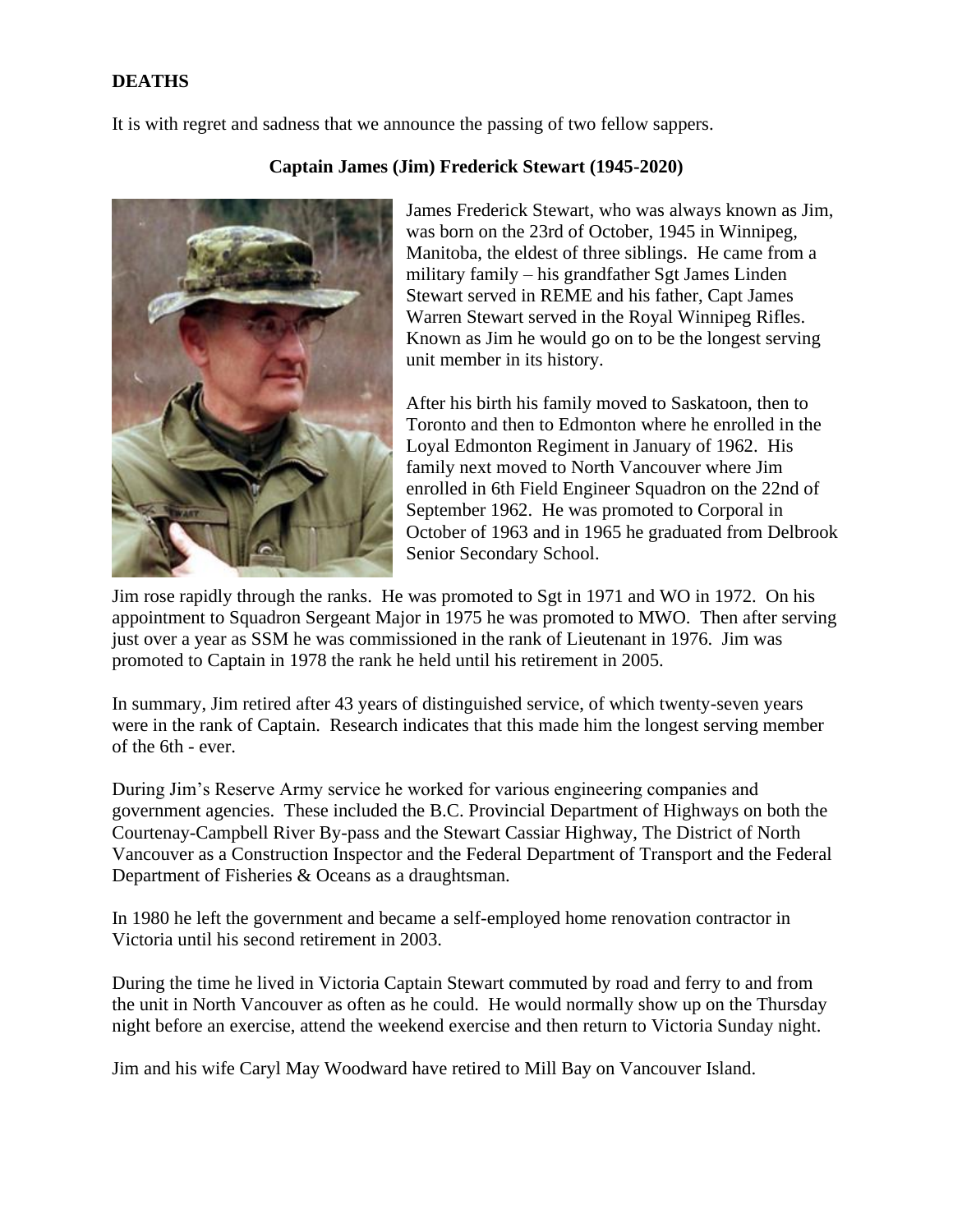







<https://www.arbormemorial.ca/sands-duncan/obituaries/capt-james-jim-f-stewart-cd-retired/54992/>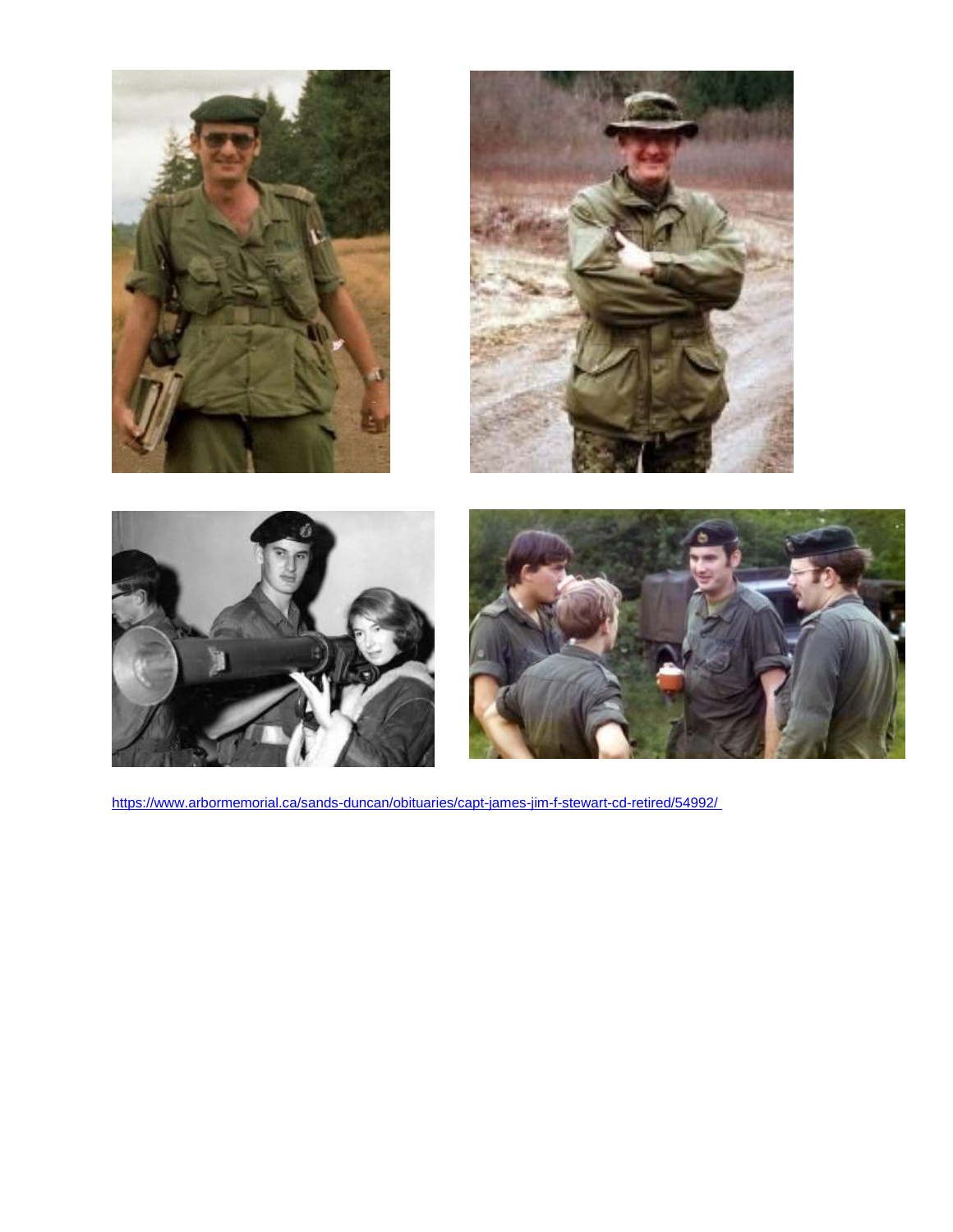### **Master Corporal Michael "Mike" Rust, CD**



We regret to advise of the sudden passing of Master Corporal Michael "Mike" Rust, CD, of Chilliwack, BC, on Sunday, 30 August 2020 at age 31.

Mike Rust truly was one of a kind. For a man whose appearance was large and intimidating, his nature was filled with compassion and understanding. He was a gentle soul, in the body of a Viking. Mike was a true friend, to the highest volume. There was no "I'm too busy" with him, and he always had time for anyone who needed it and for whatever they needed - help moving, a late night phone call, or as a confidante. You could also always be certain that if you needed any type of leather work done - a knife sheath, a dip tin holster, he was your guy, and had probably already mentioned that he would make you one. Mike was incredibly motivated, capable, intelligent and strong, the ideal soldier. More than that though, he was a tireless friend, a loving father, and a devoted husband.

Mike enrolled into the Canadian Armed Forces on the 14 of June 2005 starting his career in Chilliwack, with 39 Combat Engineer Regiment. In September 2009 Mike was attached to Joint Task Force Afghanistan (roto 8) as a Husky Operator. Upon returning from Afghanistan in April 2010, he put in for a transfer to the Regular Force and was posted to 1 Combat Engineer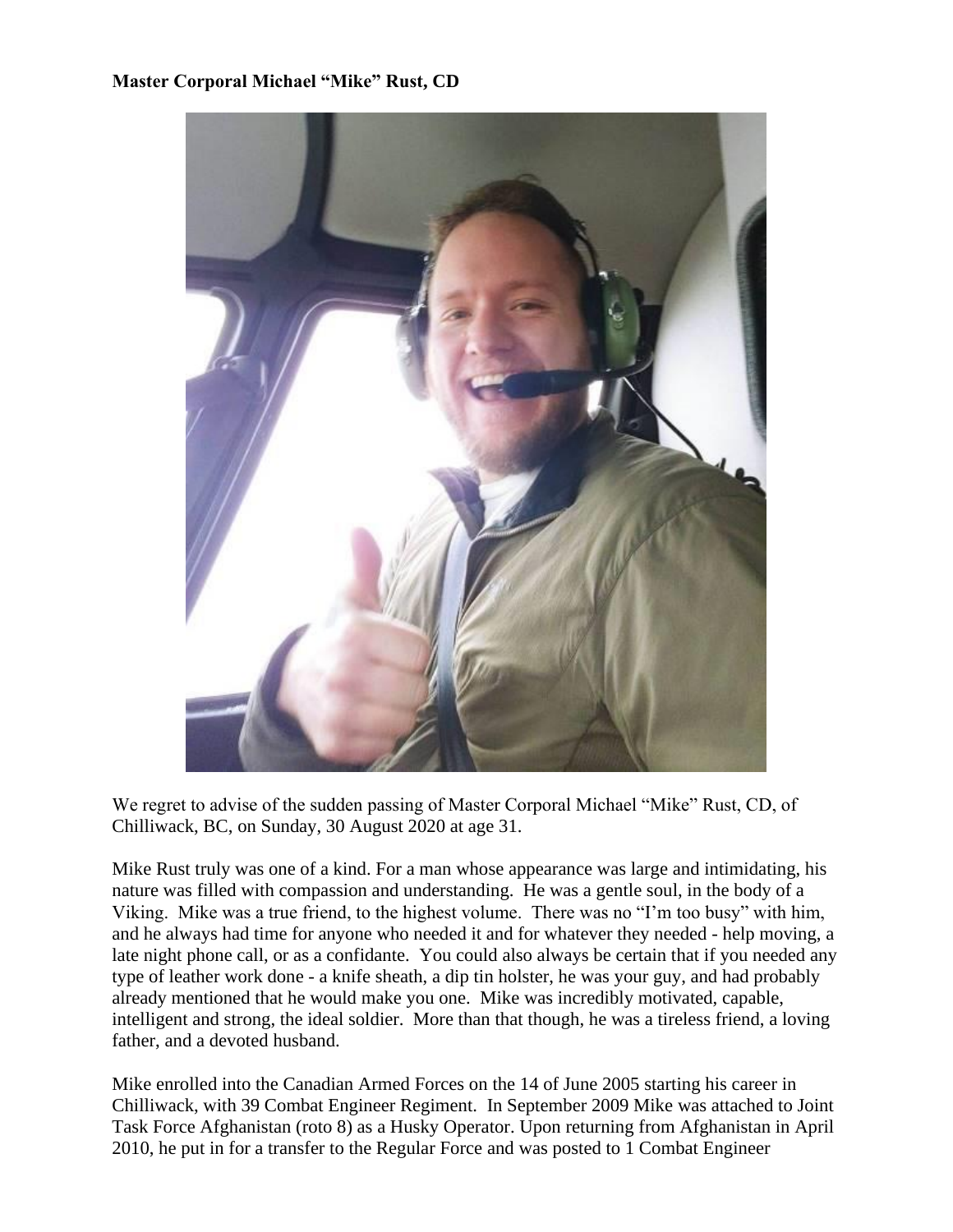Regiment, Edmonton, on 4 Oct 2011. In June of 2013, while at 1 CER, he was tasked on Operation LENTUS to battle the floods in the Province of Alberta. Mike then went on to complete his Primary Leadership Qualification in Shilo, MB in April 2014 and in July of the same year he was promoted to Master Corporal.



In October of 2015 he transferred back to the Primary Reserves and returned home to Chilliwack, where he continued to serve in the roles of Section Second in Command and Section Commander. Mike was always keen to learn, and went on to complete his Heavy Equipment Course.

Mike was a true leader. One who led by example. Whether it was his uncanny ability to smile through the tough times and keep everyone's morale up, or his willingness to take new troops under his wing and teach them the ropes. His devotion and love for the Engineer Corps did not end there though, he really was a master of his trade. He may not have known it all… but it sure seemed like it. If there was something he did not know, he would be the first to admit it, but would also be the first to go and learn it. He never stopped learning, or searching for ways for self improvement. Leadership came naturally to Mike, and his enthusiasm was contagious for all those lucky enough to be around him. There is a quote by John Quincy Adams "If your actions inspire others to dream more, learn more, do more and become more, you are a leader", and Mike Rust was the embodiment of this.

Soldiering was only one of Mike's passions though, and he recently graduated with his Power Engineer ticket from BCIT. He took his new found skills to Beaver Plastics, where he was employed most recently.

Mike had the ability to get a crowd in stitches with his way of taking such simple things and explaining it in a hilariously drawn out way. He would do this just to get a rise out of people, and it always worked. His friends would often joke with him that you could play a movie on his back or use his t-shirt as a half shelter, due to his immense stature.